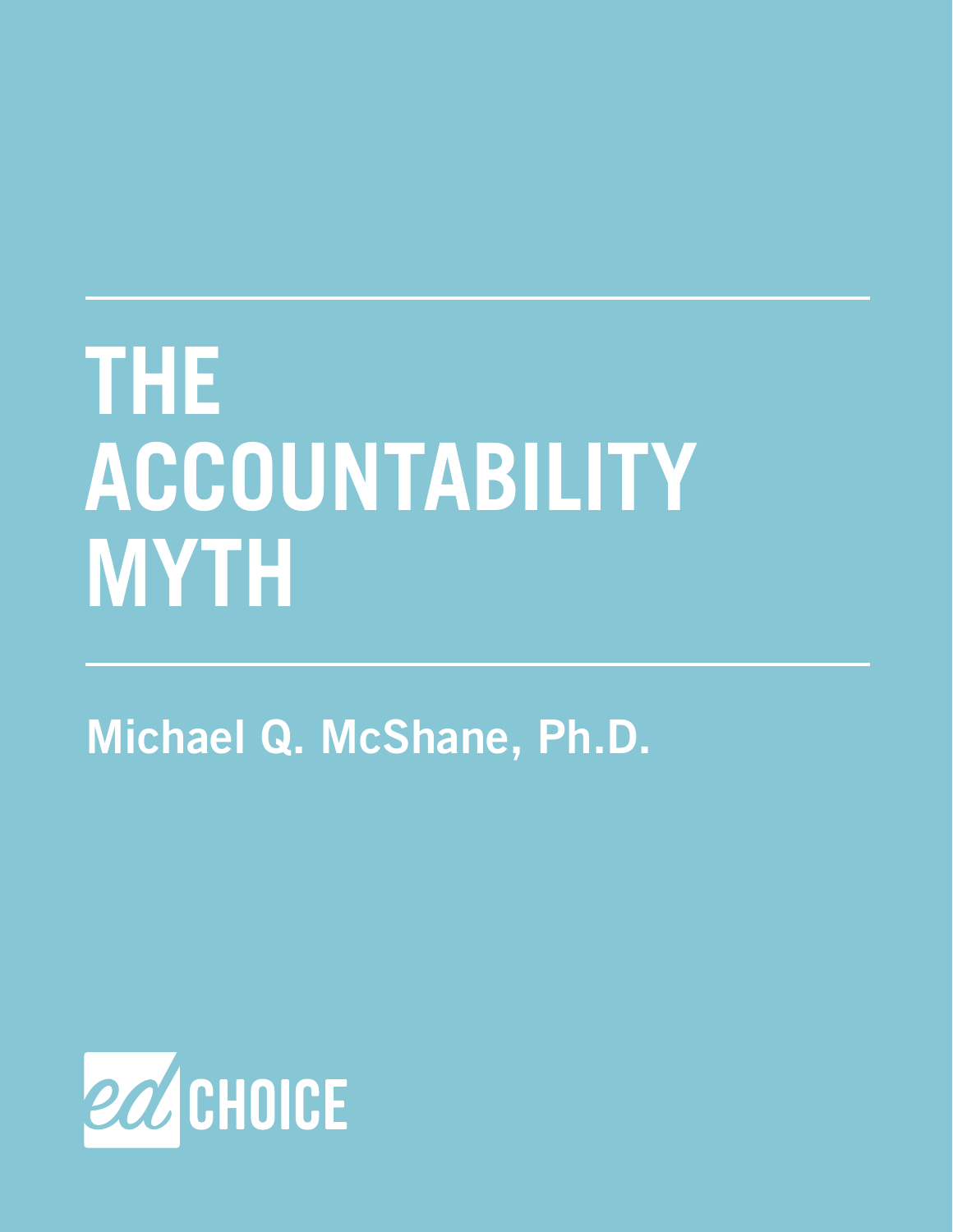## **ABOUT EDCHOICE**

EdChoice is a nonprofit, nonpartisan organization dedicated to advancing full and unencumbered educational choice as the best pathway to successful lives and a stronger society. EdChoice believes that families, not bureaucrats, are best equipped to make K–12 schooling decisions for their children. The organization works at the state level to educate diverse audiences, train advocates and engage policymakers on the benefits of high-quality school choice programs. EdChoice is the intellectual legacy of Milton and Rose D. Friedman, who founded the organization in 1996 as the Friedman Foundation for Educational Choice.

#### SEPTEMBER 2021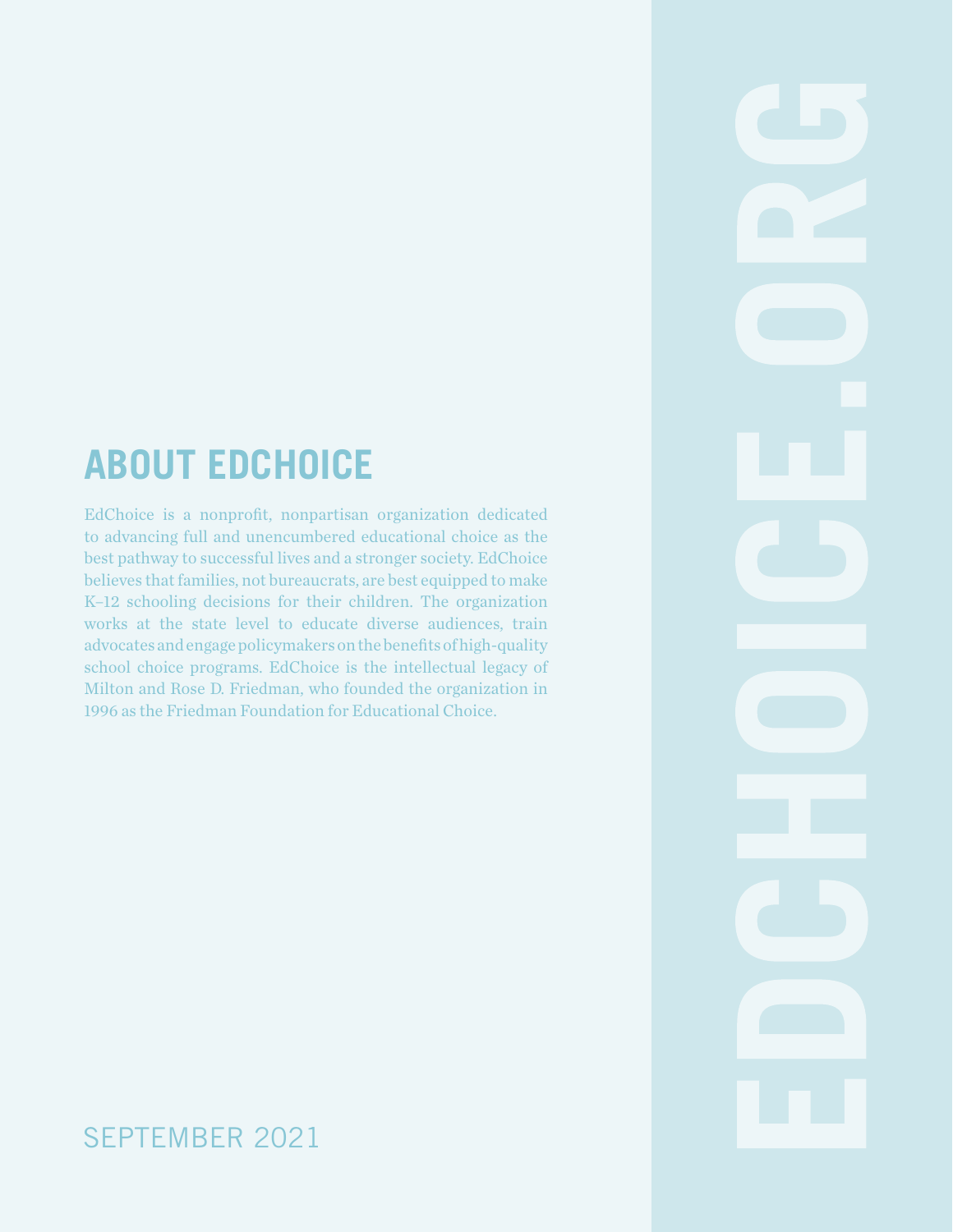## <span id="page-2-0"></span>**EXECUTIVE SUMMARY**

In seemingly every legislative hearing related to a school choice proposal, someone, either an advocate for the traditional public school system or an ideologically sympathetic legislator will say some variation on the following: "Private schools are not accountable, but public schools are."

Now, a typical (and, for what it's worth, correct) response to this assertion is that private schools are more accountable than traditional public schools. That's because parents are able to vote with their feet and leave if they are not satisfied, and in many cases because parents are putting some of their own money on the line and therefore have serious skin in the game. In short, private schools are more responsive to the needs of the children that attend them because they have to be; public schools, on the other hand, historically have been guaranteed students who are assigned to attend based on a particular geographic boundary.

But this typical (and at risk of sounding repetitious, correct) response allows traditional public school advocates to steal a base. It assumes that traditional public schools are accountable but argues that private schools are more accountable.

Accountability is a contested term. The Merriam-Webster definition is "an obligation or willingness to accept responsibility or to account for one's actions.["1](#page-15-0) This makes sense in the realm of schooling, as accountability policy asks schools and the professionals that teach in them to accept responsibility for their actions. The question is, responsibility to whom and for what? In a chapter in the *Handbook of the Economics of Education*, David Figlio and Susana Loeb offer a more specific definition. To them, accountability is "the process of evaluating school performance on the basis of student performance measures.["2](#page-15-0) This makes a lot of sense, but it leaves out other things that schools might be accountable for, like how they spend their money or how they serve the needs of the community. It also leaves out any notion of consequences.

What if traditional public schools aren't held accountable in the first place? That is what this paper argues.

The argument is threefold.

First, traditional public schools are not *financially accountable*. School spending is opaque. It is very difficult to determine just how much a school spends on the students that it educates. Schools, districts, and states have put up myriad barriers between taxpayers and schoolhouses. There is not uniform agreement as to what spending categories should "count" when it comes to calculating perpupil expenditures, and the same district will publish multiple numbers in different outlets. If we don't know how or how much money is being spent, we cannot hold the people spending it accountable.

Second, schools are not *democratically accountable*. School boards are often held up as paragons of local democracy—close to the people, made up of non-professional politicians drawn from the body politic out of genuine interest for children, existing outside of the degradations of partisan politics. Oh, were that so. Unfortunately, school board elections are low-turnout affairs often conducted "off-cycle" to ensure low participation. They do not represent the views of the populace because only a tiny minority of the community participate in their election. What they do represent are the views of motivated and resourced interest groups, who are able to swing small elections in their favor.

Third, schools are not *educationally accountable*. Traditional public school advocates hold up the extensive testing and data-gathering systems that states operate and the ostensible consequences linked to those systems as evidence that public schools are held accountable for the education they provide. Even a cursory peek under the hood of these systems shows that they are so byzantine and manipulable that few, if any, schools ever actually meet with serious consequences for their poor performance.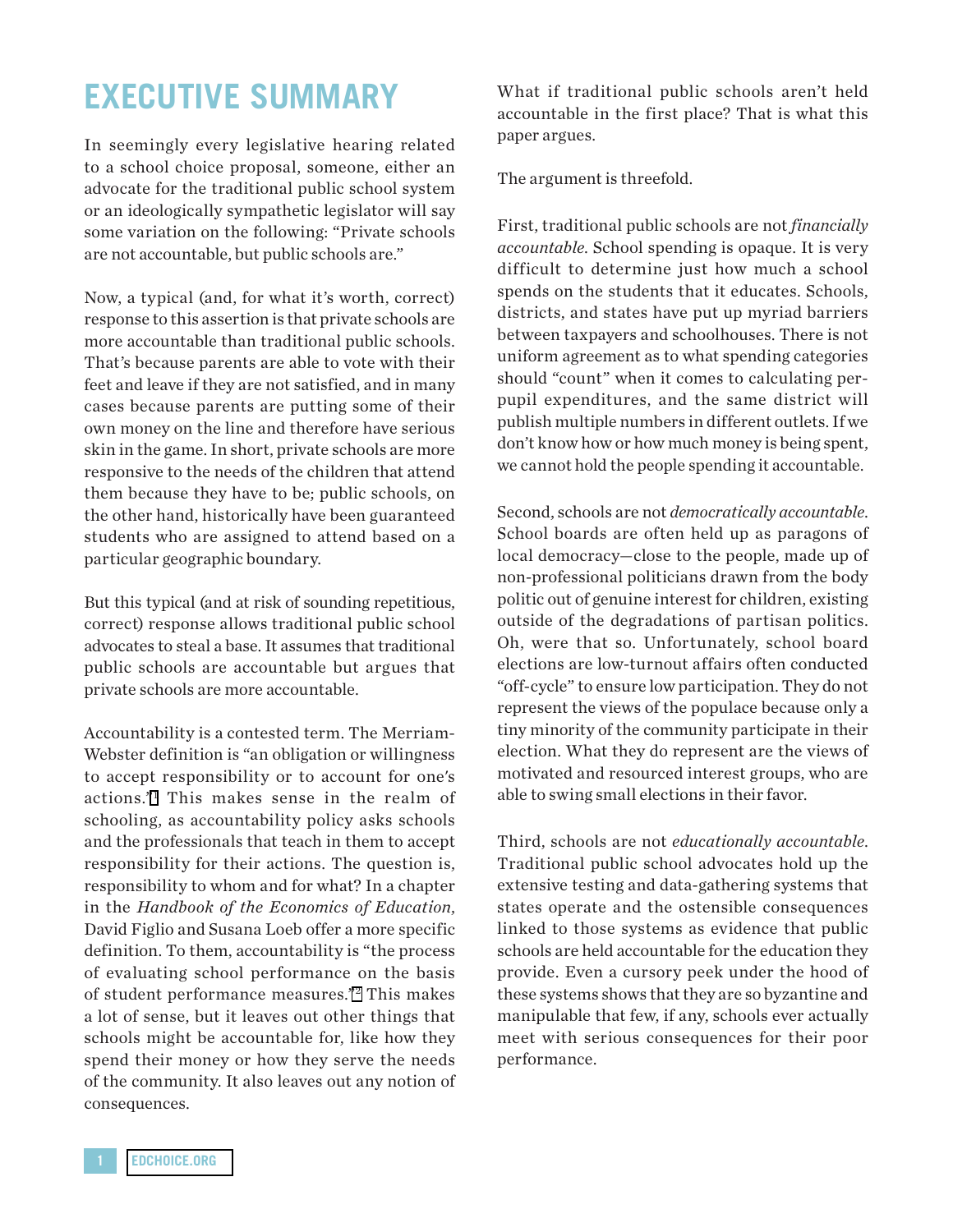It is never fun being the person who busts myths. Myths are comforting. Myths make us feel like our large and incompressible world is legible and knowable. But myths have to be put aside so that progress can take place. If we want progress to be made in education, we have to put aside the myth that traditional public schools are held accountable.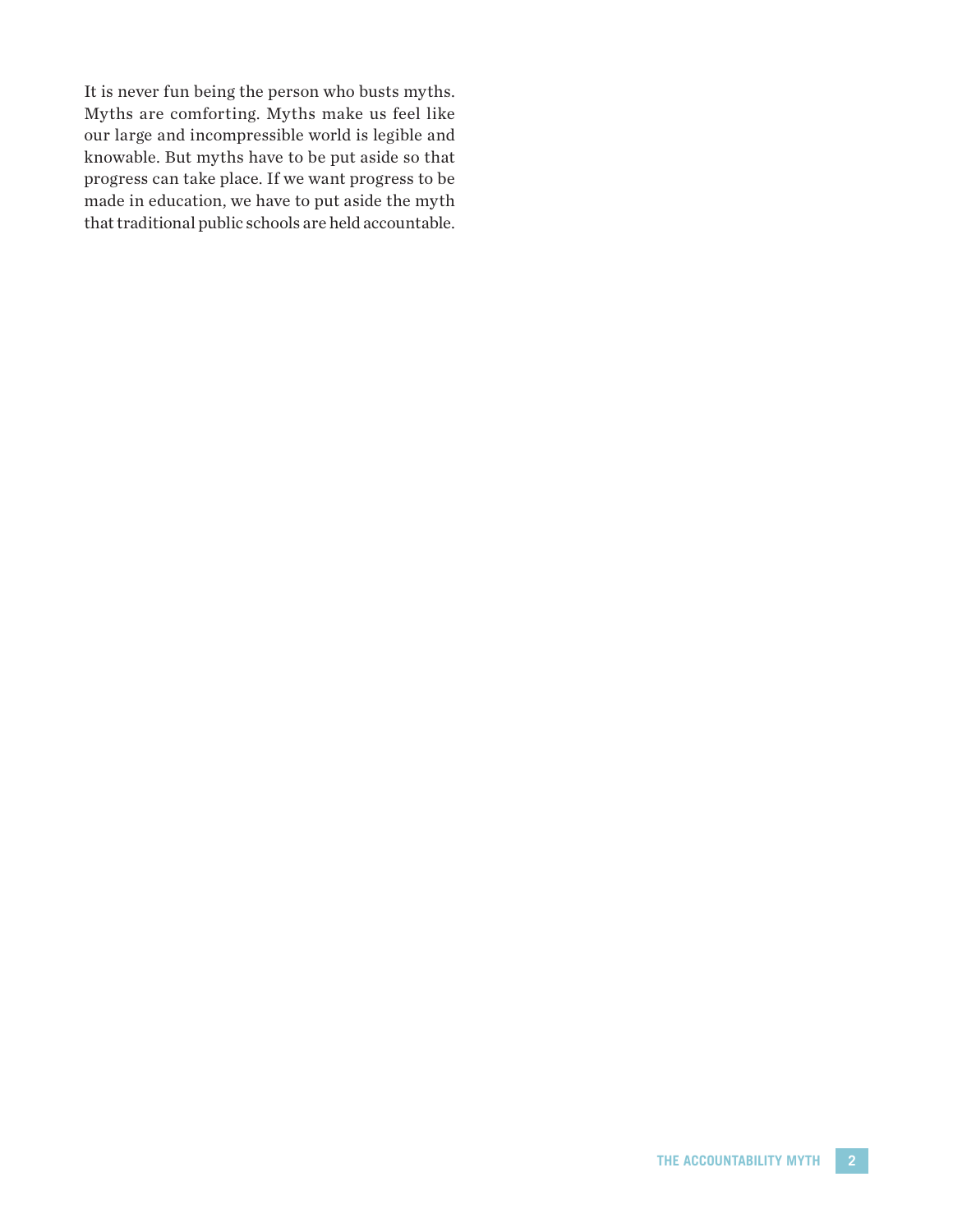### **INTRODUCTION**

In February of 2020, *Education Week* published an article titled "Private School Choice Programs Fall Short on Transparency, Accountability." That article, which was published by the news side of the publication, not the opinion side (title notwithstanding), summarized a research project undertaken by *Education Week* that investigated the regulations of 29 private school choice programs across the country.

Here were the bullet-point takeaways of that study, from the top of the article:

- "Just six states require that all participating private schools admit students regardless of their religion, while only three require participating private schools to admit students regardless of their sexual orientation.
- Only 11 require that all teachers in participating private schools have a bachelor's degree. •
- Fourteen mandate that schools conduct criminal background checks on all staff before accepting tuition paid with the help of state aid. •
- And only six states require schools to publicly report their graduation rates." •

Is this evidence that schools that participate in private school choice programs aren't accountable? That seems debatable.

But more than that, in almost any conversation about accountability for private schools, accountability for public schools is assumed. This is a dangerous myth. By assuming that the edifice that states and the federal government have created over the past several decades actually holds schools accountable, school choice advocates immediately find themselves in an unfair fight. But what if it doesn't? Where does that leave us?

This paper is going to argue that there are three ways that schools are, or should be, held accountable. There is financial accountability. That is, schools should be responsible for how they use the money they are given and should be ready to account for what has been spent and how. Second, there is democratic accountability. Since schools are funded by the community writ large, they should be able to account for how they are reflecting the wishes of that community. Are they teaching what the community believes should be taught? Are they organizing schools in ways that the community agrees to? Are they spending the community's money in ways that comport with the community's wishes? Finally, there is educational accountability. That is, schools should take responsibility for the quality of the education that the students in their charge receive. They should be able to demonstrate that students are mastering what they are supposed to be learning.

On all three of these counts, traditional public schools in America are not accountable.

- When it comes to "financial accountability," public schools have been disastrously opaque, failing to disclose how dollars are actually spent and whether they are used to educate students. Opacity is a great tool for schools and districts: If no one can see where the money goes, it's easy to convince the community that there just isn't enough money.
- "Democratic accountability" relies on school •board elections, which are problematic. School board elections are held off-cycle to drive down turnout. Bond elections use unclear language to muddy what they are actually asking of taxpayers. And the wishes of organized interests routinely supersede those of the body politic.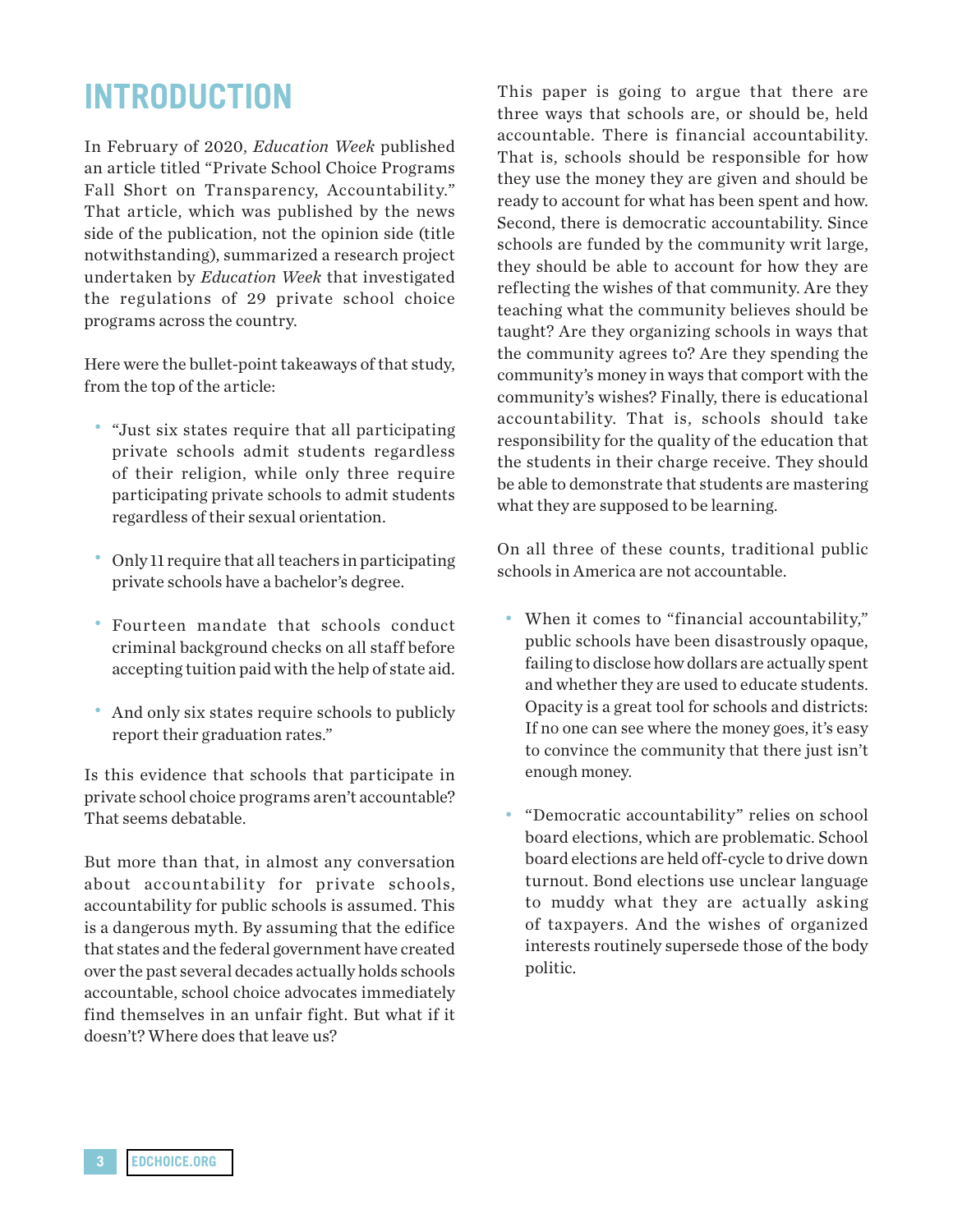<span id="page-5-0"></span>• In practice, "academic accountability" in  $\|$  " K-12 education means schools are required to jump through the hoops set up by state and federal bureaucrats that are loosely related to demonstrating that students have actually learned anything. They are required to fill out paperwork and track down metrics and send them to the appropriate person at the appropriate office by the appropriate date, but ultimately not much happens after that.

Each of these areas deserves a fuller treatment. That is why the three primary sections of this paper will be devoted to arguing the issues of financial accountability, democratic accountability, and educational accountability, or the lack thereof. But before we get into that, it is worth taking a moment to understand how we got here. Accountability for public schools has been a topic of interest, discussion, and policymaking for decades. It appears to be in its twilight, but the whole story is worth telling.

### **A BIT OF BACKGROUND**

As the United States Senate debated the legislation that would become the Elementary and Secondary Education Act (ESEA), a 30-year-old senator from the state of New York let his thoughts be known. ESEA was a cornerstone of President Lyndon B. Johnson's "War on Poverty" and would, for the first time, create a regular stream of federal funds into the nation's classrooms. He said to the then Commissioner of Education (it wasn't a Cabinetlevel office with a Secretary yet), "Look, I want to change this bill because it doesn't have any way of measuring those damn educators like you.["3](#page-15-0) That senator was Bobby Kennedy.

In less inflammatory language, Sen. Kennedy outlined the genesis for the accountability movement several decades before anyone actually got around to creating a system to accomplish it, saying:

I think it is very difficult for a person who lives in a community to know whether, in fact, his educational system is what it should be, whether if you compare his community to a neighboring community they are doing everything they should be, whether the people that are operating the educational system in a state or local community are as good as they should be. . . . I wonder if we couldn't have some system of reporting . . . through some testing system that would be established [by] which the people at the local community would know periodically . . . what progress had been mad[e.4](#page-15-0) **"**

Now how to do this—that is, how frequently measurement should be taken, what that measurement should look like, and what, if anything, officials should do with the information that results—has been a topic of contention since Sen. Kennedy's time. In 1969, the National Center for Education Statistics launched the National Assessment for Educational Progress (NAEP), which tracked the academic performance of a nationally representative sample of American students. This was expanded to capture state level results in 1990 and results from a select set of cities in 2002.

*A Nation at Risk*, a report commissioned by the Reagan administration, recommended that:

schools, colleges, and universities adopt more **"** rigorous and measurable standards, and higher expectations, for academic performance and student conduct, and that 4-year colleges and universities raise their requirements for admission. This will help students do their best educationally with challenging materials in an environment that supports learning and authentic accomplishment[.5](#page-15-0) **"**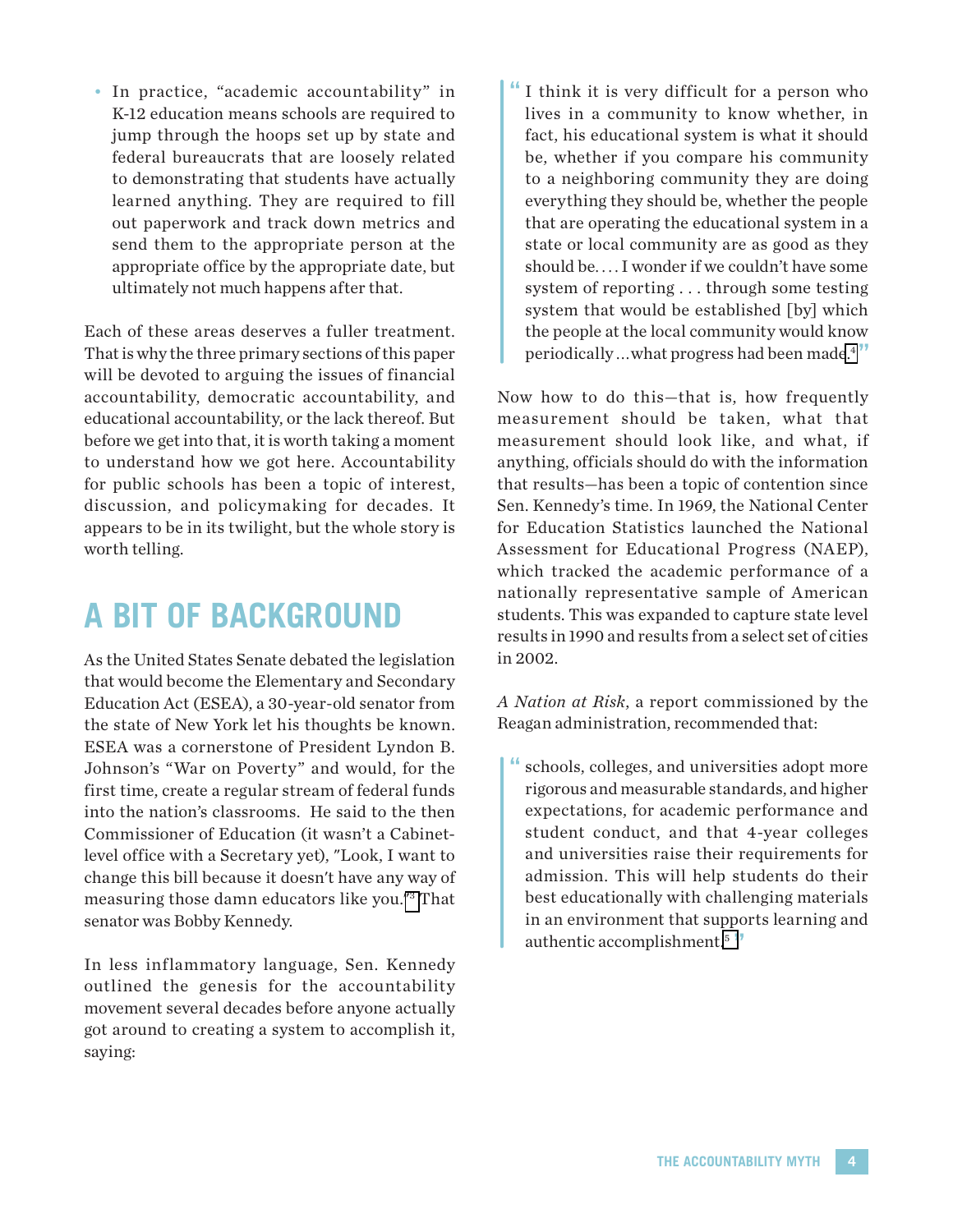<span id="page-6-0"></span>During the 1980s and 1990s, states across the country took up the challenge outlined in *A Nation at Risk* and increasingly tested students and used the scores to measure school performance. In 1989, President George H. W. Bush convened a conference of the nation's governors in Charlottesville, Va., to discuss educational improvement. Measurement and accountability were both on the docket, and the next President of the United States was in the room. Both presidents Bush and Clinton pushed states for more measurement of schools and to think about how to hold schools accountable, but the support was rhetorical. Federal funding was never contingent on creating any such systems.

At the turn of the 21st Century, states had a hodgepodge of accountability systems. In a 2003 paper in the academic journal *Educational Evaluation and Policy Analysis*, Martin Carnoy and Susanna Loeb categorized state systems in terms of their repercussions for students and schools.<sup>6</sup> In some states, like Iowa, the state required no standardized testing for students. In others, like Maine, some grades were required to administer tests (in Maine's case in grades 4,8, and 11), but there were no requirements to do anything with them. States like Kansas had state requirements to test students in certain grades and publish school report cards with the information, but that was the extent of the requirements. Illinois was deemed to have a "moderate" level of repercussions, as lowperforming schools could be put on "watch lists" or eventually be subject to state intervention after a sufficient period of underperformance. At the "strong" end of the spectrum, Texas required every school to test students in grades 3-8 and 10 and then prescribed a series of consequences for schools that didn't meet performance targets.

If that regime sounds familiar, it is because the Governor of Texas, George W. Bush, was elected President in 2000 and brought Texas-style accountability to the nation in his first major piece of domestic legislation, No Child Left Behind (NCLB). NCLB set a target of 100 percent student proficiency in reading and math by the year 2014 and established a set of consequences for schools

and districts that did not make "adequate yearly progress" toward that goal. States had flexibility in how they defined and measured proficiency and the timeline that they wanted to follow to get to 100 percent proficiency and over time figured out ways to get around some of the harsher punishments that were slated to come into effect if schools did not meet targets for several years, but for the first time, there was across-the-board measurement of student performance and reporting of that performance.

President Obama initially built on the accountability systems of NCLB with Race to the Top, a competitive grant program included in the 2009 stimulus bill. In addition to school accountability, the Obama administration (with the support of major funders in education like the Gates Foundation) pushed to include teacher accountability, with states developing test-based teacher evaluation systems. In 2015, though, Congress passed, and President Obama signed, the Every Student Succeeds Act (ESSA), which wound down the federal role in accountability while still requiring states to maintain accountability systems. States now have much more flexibility in how they measure student progress and how they hold schools and districts to account for those scores. Perhaps more importantly, though, ESSA included provisions that for the first time would require districts to report spending at the school level. Prior to that legislation, districts were only required to report their spending at the district level, creating a massive black box that outsiders struggled to understand.

Two decades after the passage of No Child Left Behind, it's a fair question to ask whether or not it worked. Deven Carlson of the University of Oklahoma penned an interesting summation in a working paper for the American Enterprise Institute. In it, he says that No Child Left Behind and the systems of accountability that it ushered in got three things right. First, NCLB shifted the focus of educational discussion from inputs to outputs. Second, it shined a light on the varying performance of different demographic subgroups.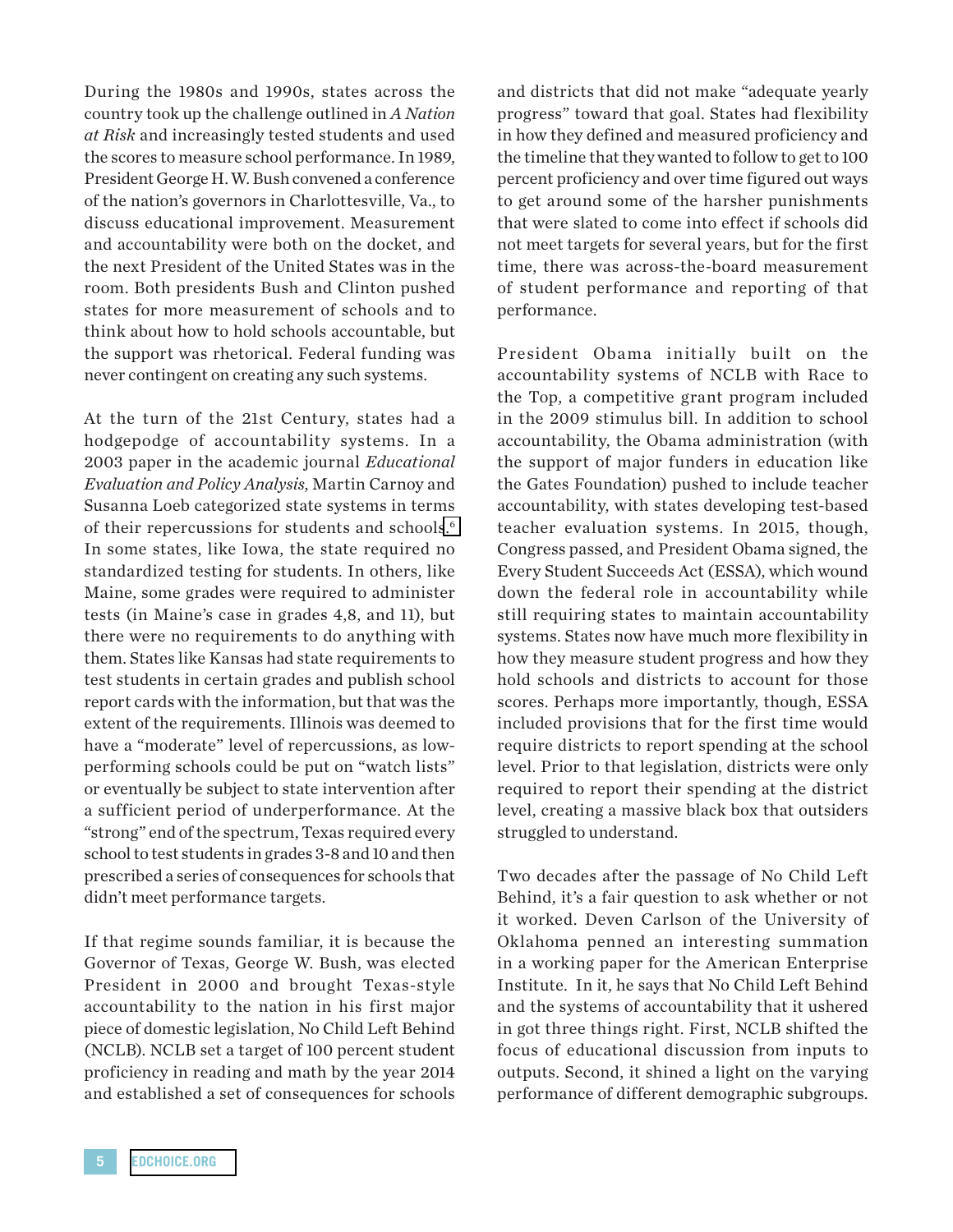<span id="page-7-0"></span>And third, it forced states to develop robust data systems. At the same time, Carlson argues that the NCLB era made three key errors. First, the federal government set unrealistic expectations. Second, it encouraged a too-narrow focus on reading and math standardized test scores. And finally, it was too inflexible and one-size-fits-all for the American education system[.7](#page-15-0)

It is true that some states have taken school accountability very seriously. Florida, for example, has provided letter grades for schools based on student performance for more than 25 years. Michigan has created an incredibly user-friendly website where anyone can find school performance data and compare schools within and across school districts. But these are the exception, not the rule. As a 2010 RAND Corporation report on NCLB put it, "The rigid and mechanical rules governing the timing and type of interventions applied to schools identified for improvement has led schools and districts to select the least severe and easiest interventions to implement." [8](#page-15-0)

This is important history to keep in mind. Huge efforts have been made from Washington, state capitols, and district offices to try and hold schools accountable to politicians and bureaucrats. Billions have been spent. Tens of millions of school children have passed through the system as these programs have been in effect. If schools have escaped accountability, it hasn't been due to a lack of effort on the part of policymakers. And yet escape accountability they have.

#### **ARGUMENT #1:**

Traditional public schools are not financially accountable to taxpayers

How much money does your local public school spend educating the children in its charge? One would think that this would be a simple question to answer. It is not. School spending is opaque and contested. Only a handful of people in a state truly understand the funding formula. There is

not agreement as to what counts when measuring school spending. Are we just talking about "current" spending, the operating expenses that a school pays every year? Do we include capital costs and debt service? How do we think about long-term obligations like contributions to teacher pensions? How do we depreciate assets like school buses? Do we do it over five years like some states do or 20 years like others? Different sources include different combinations of expenses when identifying how much a school spends.

These differences matter. Let's use an example of the largest school district in America, New York City. According to the U.S. Census Bureau, New York City Public Schools spends \$28,004 per student per year. This is the number usually reported in the media. It is the current expenditure figure, including things like salaries and wages and employee benefits. However, looking at a different tab in the same spreadsheet, the Census Bureau reports the total amount of revenue that the district receives. This is the total of the local, state, and federal dollars that are sent to the school district to spend, not just what is earmarked for particular purposes. That figure is \$33,788,513,000. If you divide that number by the total number of students (960,484, reported in the adjacent spreadsheet cell) you get \$35,179.<sup>9</sup> So which one is it? \$28,000 or \$35,000?

But let's dig deeper. Those numbers are reported at the district level. Districts are made up of schools, and if we know that salaries and benefits make up the lion's share of school expenses, schools with more veteran teachers (who make more money due to their position on the district's step-and-lane pay scale) will spend more per student than those with more novice teachers. My colleagues at EdChoice have created an online tool called Project Nickel that allows users to drill down to the school level to identify building-level spending[.10](#page-15-0) We can look at four schools on the southern tip of the island of Manhattan: PS 130, PS 15, PS 142, and PS 134. All four schools are within walking distance of each other and yet spend wildly different amounts per student. PS 15 clocks in at \$40,986 per student. PS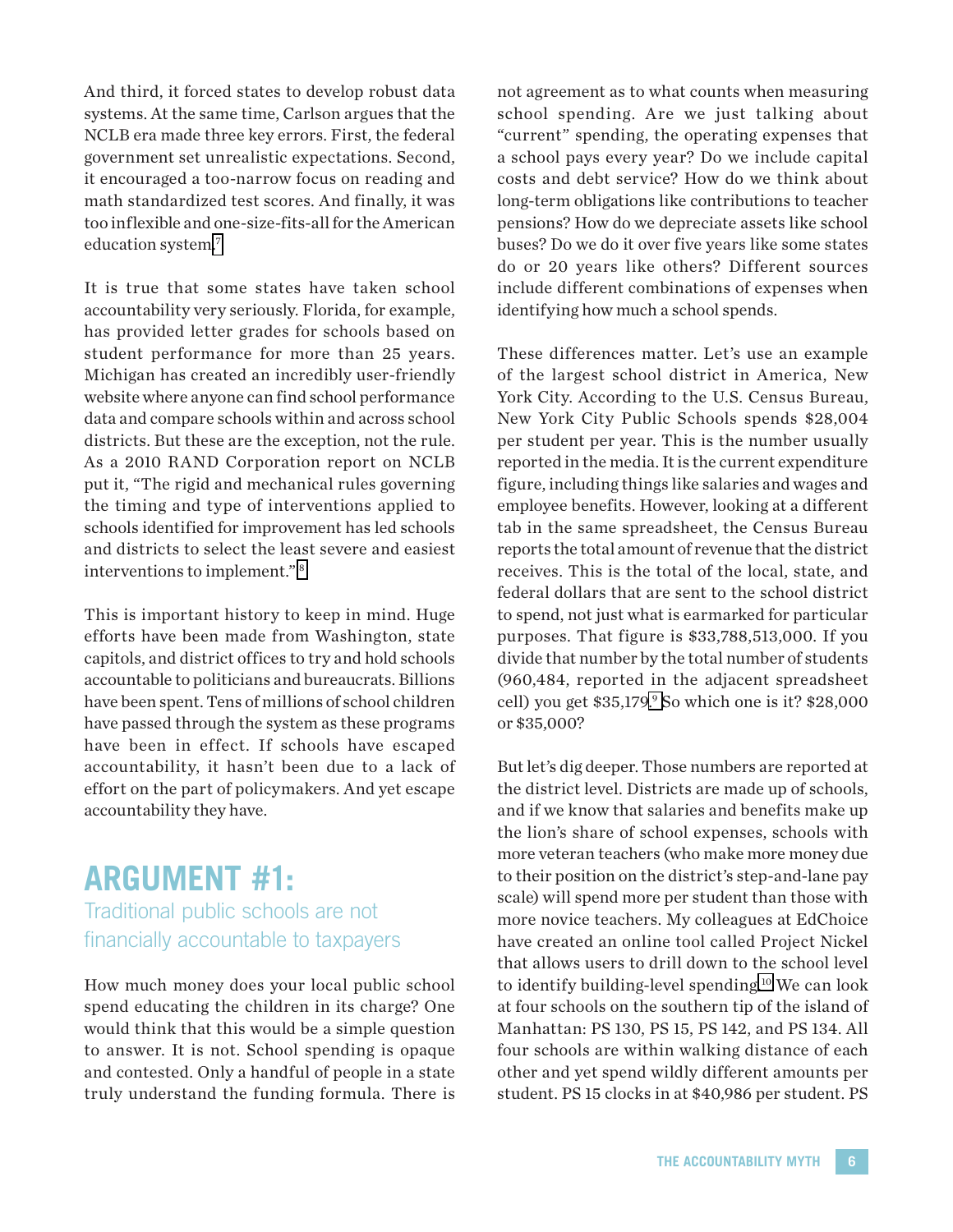<span id="page-8-0"></span>134 spends \$34,243. PS 142 spends \$29,910, and PS 130 only spends \$21,195. Again, same district, same general geographic location, wildly different expenditures.

Project Nickel is only possible because of recent changes to school spending reporting requirements. Prior to the 2015 Every Student Succeeds Act (ESSA), spending was reported at the district level. Once it entered the district's coffers, it disappeared from view. ESSA, for the first time, required reporting of school spending at the school level. It has taken half a decade to get states and districts to actually report those numbers, and I have no doubt that they are rife with errors and omissions. In fact, I would be willing to wager that someone who knows more about New York school funding will take issue with my previous mentions of building-level spending in New York and point out what is or isn't accounted for in those figures, which will inadvertently make my point for me. There is little incentive for districts to get their reporting right, and it doesn't appear that the federal government is going to crack down on districts that either misreport or report spending figures in ways that make it difficult for average citizens to access them.

In fact, it can be argued that there is a disincentive to get the reporting right, as accurate reporting might cause parents, teachers, and taxpayers to ask tough questions. If schools are spending, on average, \$14,500 per pupil, and the average class size in America is 21 students, that is more than \$300,000 in revenue per classroom. Some folks might want to know why teachers are only getting a fraction of the funding that their classroom receives. The amount spent on salaries is much higher in some schools than in others, with more "desirable" schools spending more. Why is that? Is it because as teachers gain seniority, they have more say in where they teach and thus congregate in some schools and not others, exacerbating between-school inequality? People might want to know.

We cannot hold schools accountable for their spending if we don't know what they spend. And we don't know what they spend.

This culture of opacity has led to several pernicious falsehoods worming their way into the perception of public schooling. Perhaps the strangest fear I hear from public school teachers is that they are going to lose money if their students don't do well enough on state assessments. Television shows that have teachers as characters use the trope repeatedly. The problem, of course, is that it isn't true. States and districts in the United States do not base funding on year-to-year school performance. Now, it is true that a large portion of school funding comes from local property tax dollars, and betterperforming schools can attract more families to want to live in their catchment area, driving up home prices and thus property tax revenue. And, as stated above, it is also true that more desirable schools can attract more veteran teachers, driving up the amount of money that is spent per student. But both of these phenomena are things that happen slowly over time, not because of a dip in a year's test scores.

Second, this opacity has led to a general public perception that schools spend less and teachers are paid less than they actually are. We at EdChoice ask respondents to our annual *Schooling in America*  survey (a nationally representative poll of attitudes toward education) to estimate how much schools spend per pupil per year. In the 2020 iteration, the median respondent estimated that school spend \$4,000 per student, around a third of what they actually spend. Incredibly, school parents estimated the expense even lower, with the median response being only \$2,000 per student per year. In total, 80 percent of Americans and 82 percent of school parents underestimated how much schools spend. Not surprisingly, when we ask respondents if they think spending is too low, 52 percent believed that it is. When provided with the actual information about how much schools spend, the percentage saying that it is too low dropped to just 38 percent.<sup>11</sup>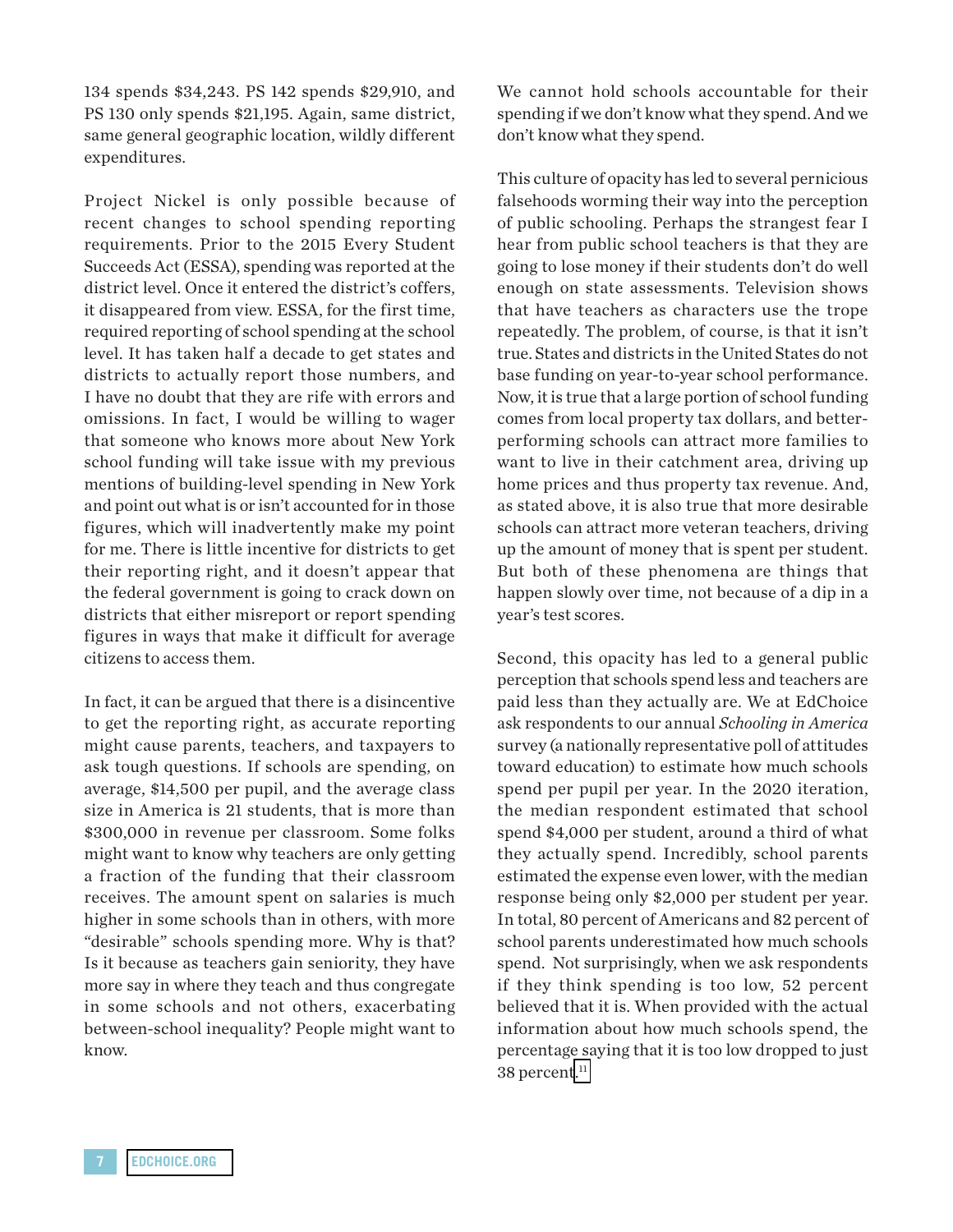<span id="page-9-0"></span>The same pattern holds for discussions of teacher salaries. EdChoice also polls a nationally representative sample of Americans every month, and we ask questions about teacher salaries. We ask respondents to estimate how much teachers make, and also ask them whether they think teacher salaries are too low. On average, respondents underestimate average teacher salaries by \$15,000 to \$20,000. In our June 2021 poll, the median response said that teachers make on average \$40,000 per year, when the true number at that time was \$57,282 (not including benefits). Throughout our polling, the percentage of Americans who think, unprompted, that teachers should get paid more has held steady between 60 percent and 65 percent. But when given the true numbers, that has consistently dropped by 15 to 20 points, taking it from a majority to a minority opinion.<sup>12</sup>

Third, schools, districts, and states are incentivized to classify their funding in ways that avoid public scrutiny. By shunting expenses into spending categories that don't "count" towards perpupil expenditure calculations, they are able to artificially diminish the spending figures that are reported to the public. When that happens, school board members and, more importantly, voters do not get the full picture when evaluating how the school is performing. If you think a school is spending 75 or 80 percent of what it is actually spending, you might be more impressed with its performance than if you had the full picture.

Fourth, all of this is about to get even wilder as almost \$200 billion in federal funding arrives to districts from the three coronavirus relief bills. That represents thousands of dollars per student that will be used to purchase things and hire people. There does not appear to be a plan to track how that money is spent, let alone if there is any return on the investment. Is it actually going to things related to the pandemic? Will it be seen as a one-off (or three-off) source of revenue? Or will it become part of the baseline of school spending, showing massive "cuts" when the money runs out? Again, opacity and a strong incentive to try and maximize current

and future revenue should give us all pause when we think about where these dollars are going and how they are being accounted for.

And all of the preceding omits the stories, which are legion, of fraud by public school officials. A simple Google search will turn out dozens of examples, like when the Superintendent of the St. Joseph, Missouri School District lied about his salary to maximize his pension payout to the tune of almost \$700,000[.13](#page-15-0) Chicago Public Schools Superintendent Barbara Byrd-Bennett received federal prison time for receiving kickbacks in exchange for more than \$20 million in no-bid contracts.<sup>14</sup> The story of Long Island superintendent Frank Tassone and assistant superintendent Pam Gluckin, who together embezzled more than \$10 million, was made into the 2019 movie "Bad Education" starring Hugh Jackman and Allison Janney.

But while scandals are salacious and entertaining, we should keep our eye on the ball. In the grand sweeping scheme of the American education system, all these examples are rounding errors compared to the potential for excess, waste, and ineffective expenditures that flow from a lack of financial accountability. And our schools are not held financially accountable.

#### **ARGUMENT #2:**  • Traditional public schools are not democratically accountable to citizens

If trying to answer the question "how much does my local school spend" was too tough, how about a couple of easier ones. Can you name the President of the United States? How about your governor? The mayor of your town? OK, now for the hard one, can you name anyone on your local school board?

Local school boards are, according to the mythology that has grown up around them, small-d democratic institutions that answer to the community and ensure that schools reflect the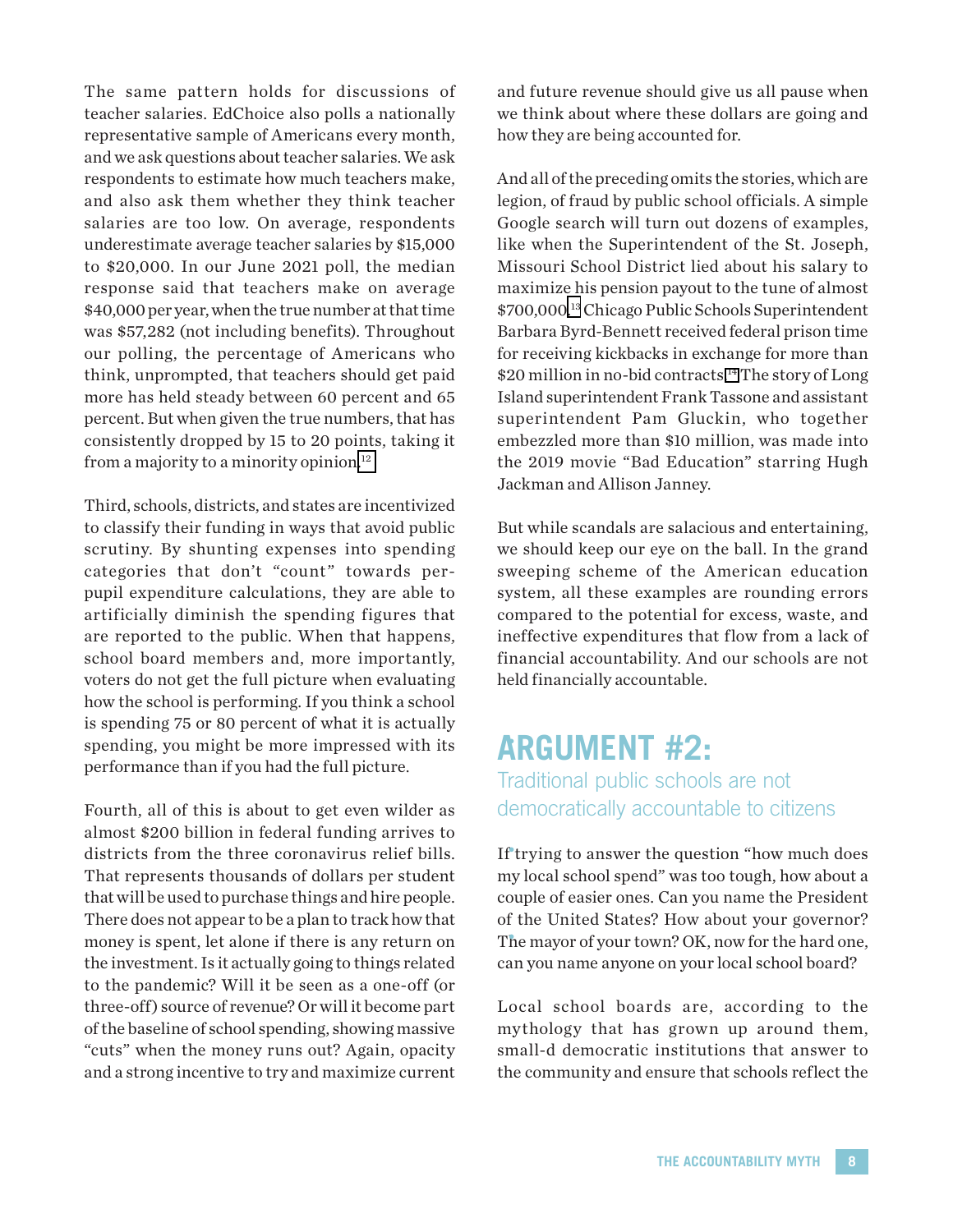<span id="page-10-0"></span>values and protect the interests of the local body politic. Whereas some reformers have wanted to hold schools "accountable" based on things like test scores or other metrics, school boards are supposed to hold schools accountable the good oldfashioned way, through elections. If schools are not doing what citizens want, they elect a new school board. That school board then oversees the schools, stewarding local tax dollars, hiring and firing key staff, drafting policies, adopting curricula, and approving schedules and calendars.

If you cannot name anyone on your local school board, you are not alone. And that fact—that most people don't know who is on the school board, what the school board does, or even when to vote for school board members—is the best evidence that traditional public schools are not accountable to citizens.

School boards are opaque institutions because people do not show up to vote in school board elections. They are often held "off-cycle," that is, on a different date than elections traditionally take place. While almost everyone knows that Election Day is a Tuesday in early November, school board elections are frequently held at seemingly random intervals, and at random times throughout the year. While the President, congresspeople, city councilors, and all the other elected officials in a state or city are elected on the same day, school board members frequently are not.

What does this look like in practice? Let's head to Kansas City, Mo. The school board in Kansas City has seven members and controls a budget of more than \$350 million. The two most recent elections were held on April 2, 2019, (off-cycle in both the year and month, though to their credit it was a Tuesday) and April 6, 2021 (the same). Of the seven members, four were elected unopposed as they were the only person in their race to secure the necessary number of signatures to appear on the ballot. A fifth member did not receive enough signatures, but neither did anyone else, so she ran as a write-in candidate and was elected with 600

votes. Only two of the members had anything close to a competitive election, with one securing just over 1,800 votes in a victory and another winning with more than 8,300. (For a point of comparison, the 2019 Kansas City Council elections saw at-large members elected with anywhere from 30,000- 50,000 votes and local members with between 6,000-7,000 votes). It is impossible to say that those elected officials represent the will or the interest of the people of Kansas City. The number of people who elected them couldn't fill the lower bowl of Kauffman Stadium.

While Kansas City might be an extreme example, comparisons of voting turnout between school board elections and municipal elections held oncycle show how non-representative school boards are of the community.

Off-cycle elections have consequences. In 2016, the Brookings Institution published a short article by political scientist Michael Hartney titled "Make education politics great again! Eliminate 'offcycle' school board elections.["15](#page-15-0) In it, Hartney pulls together existing data on off-cycle elections in America, noting that approximately 75 percent of school board elections are held off-cycle. He also summarizes the extant research literature on the topic:

- Off-cycle elections drive down turnout and increase the power of organized interest groups, as they can be the big fish in a small pond.
- When school boards want to pass bond levies, they will "manipulate" the dates of those elections in their favor.
- When Texas required districts to move their •school board elections on cycle, the resulting boards were much less likely to give teachers' unions what they wanted.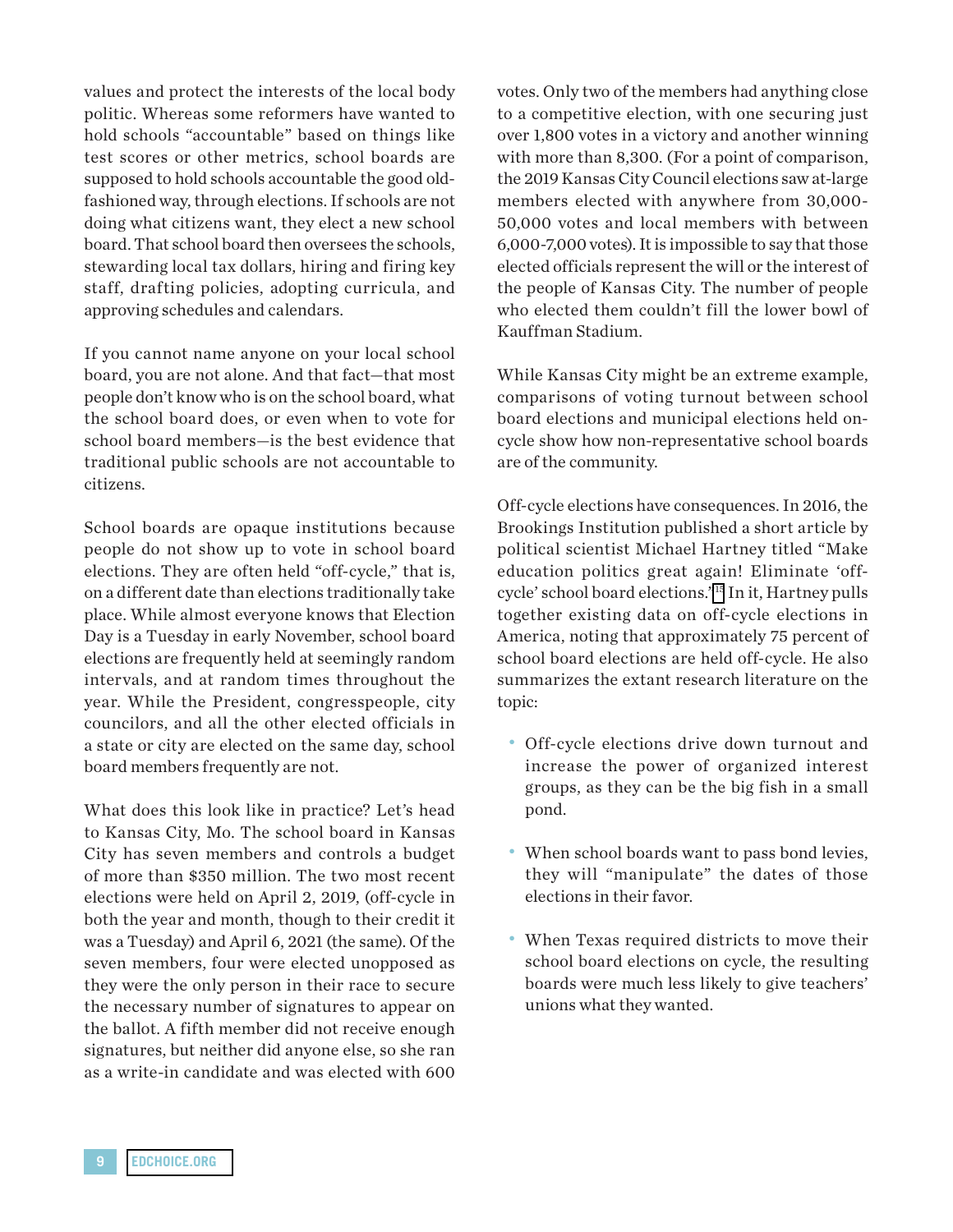<span id="page-11-0"></span>As Hartney points out, school board elections were historically held off-cycle to try and keep politics out of education. In the political machines of yesteryear, schools and school district central offices were prime places for patronage posts. Support the right mayoral or city council candidate and you might be rewarded with an assistant superintendent job with the school district. Progressive reformers did their best to thwart the power of the machines by making elections specific to education and on their own day, rather than rolled up into the existing electoral processes that the machines controlled.

This solution might have made sense 100 years ago, but, thankfully, political machines don't run our major cities anymore. Instead, by moving elections off-cycle, civic leaders have traded one massive unaccountable interest group for another. While the local political boss cannot put their cronies in power, the local teachers' union can. When turnout in elections is low, organized interest groups have a huge leg up. By simply getting their members out to vote, they have already secured a large bloc in the electorate. They only need to organize a few more people and they have enough to win the election. Once they have won, they have functionally elected their own bosses. The school board will be the ones who negotiate the teachers' contract and set their salaries. They will hire the superintendent who is supposed to be the teachers' manager. They will sit on both sides of the negotiating table.

The simple solution here is that school board elections should move on-cycle, but the fact that the simple solution has not been pursued in the vast majority of school districts points us to the real problem. Organized interest groups have outsized power in the decision-making processes of school districts. Teacher and administrator unions are able to call the shots to a degree that average citizens simply are not. As a result, simple, commonsense reforms that very few people outside of those interest groups disagree with do not happen, and schools are not democratically accountable to the citizenry.

As a brief coda, it is interesting to note that charter school boards are not selected in this way. Charter school board members aren't elected or appointed, they are made up of parents and community members selected by the other members of the schools' board. While they are by no means perfect, they are held accountable by the school's authorizer, who audits school board meeting, monitors school performance, and tracks spending. They can have their charter revoked for low academic performance or financial mismanagement. They seem to have found a way to hold schools accountable to the taxpayer and to parents without being captured in the same way that local school boards have. It is a model worth pondering.

#### **ARGUMENT #3**

Traditional public schools are not educationally accountable to students, parents, or anyone else for that matter

To keep up with the theme, I'll start this section with another question: What happens to a public school that receives consistently low standardized test scores? Does it lose funding? Does it get shut down? If you consume popular media or attend education events, you would think that schools live and die each year based on their standardized test scores. But you would be wrong. While states have created elaborate "accountability" systems for schools, and at times even for teachers, very few schools in practice ever actually receive any substantive penalties for low performance. School funding is not tied to test scores. Schools can underperform for decades and suffer functionally zero consequences. (The same is true for teachers; after all of the effort to create systems to better differentiate teachers performance, systems in Florida, Tennessee, and Michigan still rated 97, 98, and 98 percent of teacher proficient or better.<sup>16</sup>)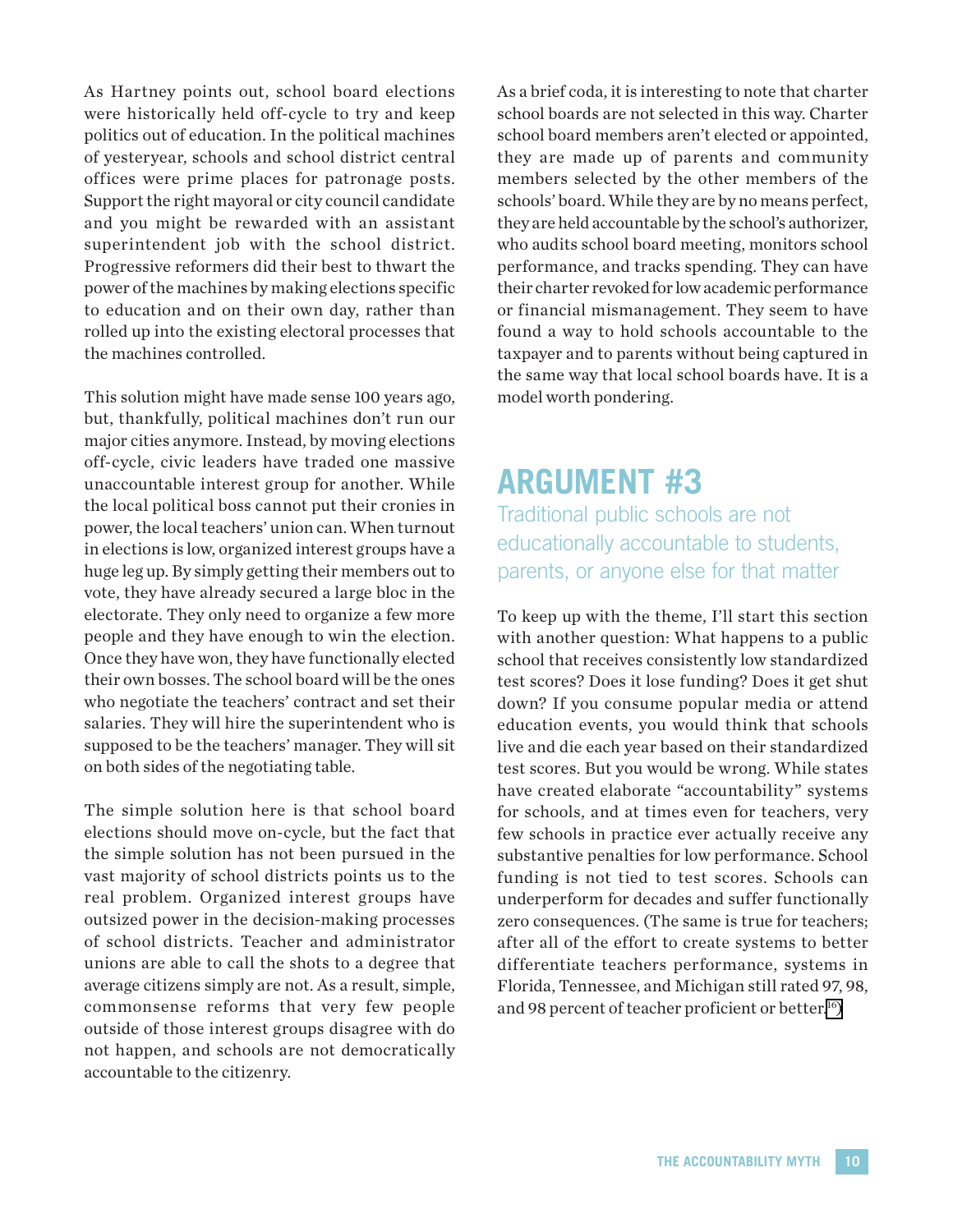<span id="page-12-0"></span>Let's walk through what a typical state accountability system looks like. The best source for how a state's accountability system works is the documentation it sends to the federal government to comply with the Every Student Succeeds Act. That piece of federal legislation requires states to administer school and district accountability systems but gives substantial flexibility in how states do so. States do, however, have to submit their accountability plan to the federal Department of Education for approval and must, at least in theory, create school performance report cards.

Indiana's plan is 178 pages lon[g.17](#page-15-0) Pages 33 to 67 detail how the state calculates school performance grades, identifies low-performing schools, and intervenes in them when necessary. It is tremendously complicated. The state tracks five indicators. They include a measure of Academic Achievement—student proficiency rates on the state's annual ISTEP reading and math exams in grades 3-8 and again in 10th grade. They also include a measure of Academic Growth—for grades 4-8 the progress toward proficiency is taken into account. For high schools, the Graduation Rate is included. For all schools, there is also a measure of English Language Proficiency—the percentage of English language learners who were either deemed proficient in English or met growth targets towards proficiency. And finally, there is a general School Quality indicator that is either the percentage of students who passed an AP or IB exam, earned an industry-recognized certification, or earned at least three college credit hours while in high school. For elementary grades, this indicator is related to chronic absenteeism.

Each of these subgroup grades is calculated based on formulae enumerated in the document, and those grades are then rolled up into a single grade for each school and district. For elementary schools, each of the academic subjects are worth 42.5 percent of the total grade, while the English Language Proficiency sub-score is worth 10 percent and the absenteeism score is worth 5 percent. For high schools, Academic Achievement is worth 15 percent, the Graduation Rate is worth 30 percent, Academic Growth is worth 15 percent, School Quality measured by post-secondary indicators is worth 30 percent, and English Language Proficiency is worth 10 percent.

So, what do these grades mean? The state pledges to intervene in schools that average an F grade for at least three years. Such schools will receive grants and technical assistance to develop strategies to increase student performance. If, however, after four years (or really seven years, three to qualify and then four of continued F grades) schools still cannot improve their performance, the state can step in more forcefully and either merge the school with a better performing nearby school, assign a special management team to take over the school, allow the district to envelop the school in a transformation or innovation zone, or close the school.

It is worth looking concretely at a state's accountability plan because too often accountability is spoken about in vague and general terms. When the particulars are spelled out, a few things become clearer.

First is the arbitrary nature of all of this. What metrics are included and what aren't, what grades are tested and what aren't, and what each subgroup is weighted are not determined by some scientific process. While each of the individual metrics might be thought of as objective, how they are combined is entirely subjective. Why 42.5 percent? Why not 40 or 45 or 25 percent? There is no non-opinion-based answer to those questions. What's worse, those designing and implementing the system will always be able to change the weights or metrics to shape the outcome if they don't like what they see. If too many schools are identified as low-performing, they can give more weight to the easier categories.

That leads to the second important concern, the potential for jiggery pokery. The ability for schools and districts to pick and choose the metrics within the broader categories (like AP tests or IB scores or college credits or industry certifications) encourages schools to find whichever of those is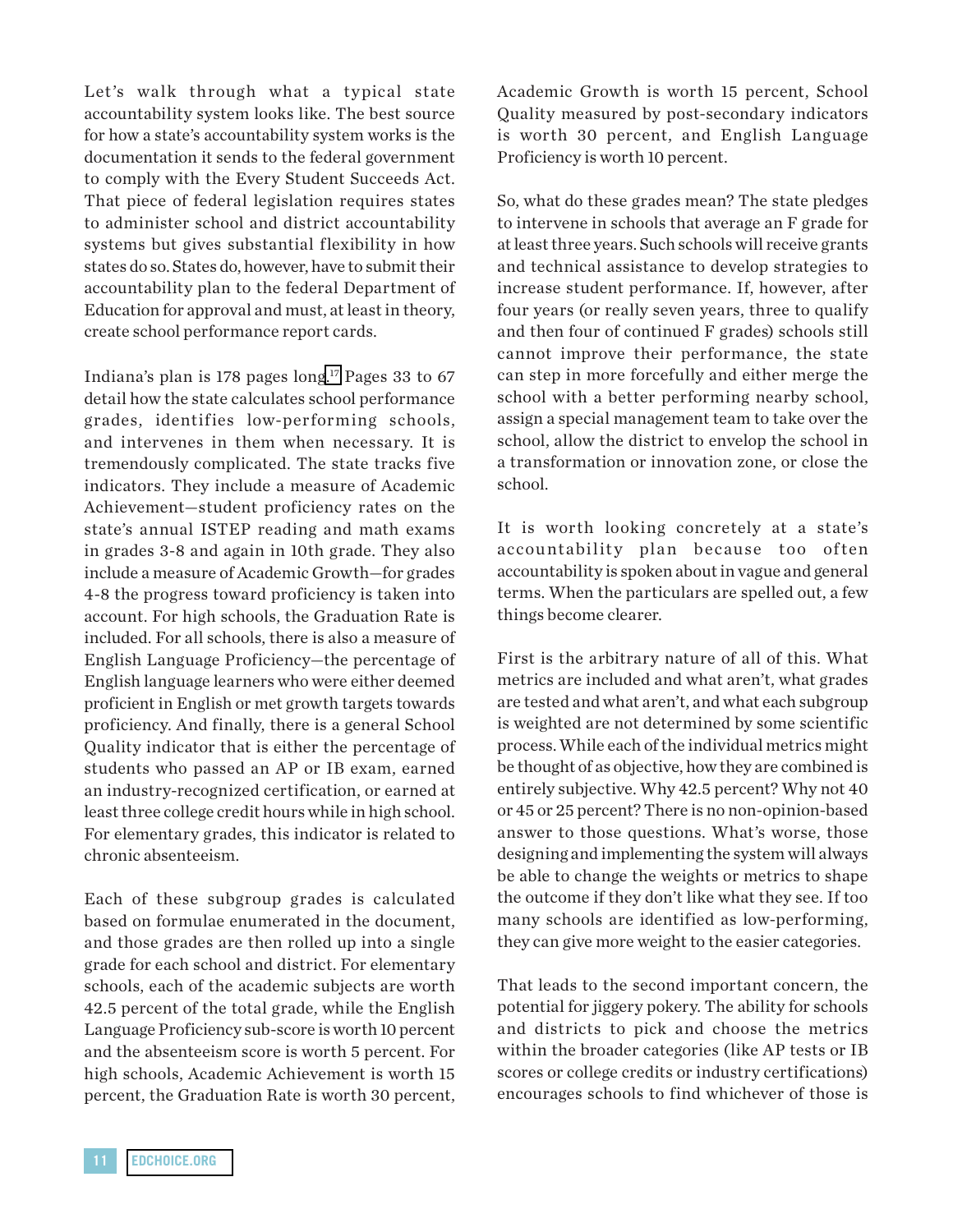<span id="page-13-0"></span>easiest to achieve and max them out. Similarly, weighting high school graduation rates, which might be the single easiest metric to game in all of education, so high for high school scores pushes schools to hand out caps and gowns and push kids across the stage. Allowing the use of measurements like "growth to proficiency" allows schools to look like they are demonstrating student growth, but as school accountability scholar Morgan Polikoff has argued "as measures of school performance there is no question these are not growth measures that approximate schools' impacts.["18](#page-15-0) In all of these cases, schools and districts are gaming the metrics or picking and choosing what will make them look best, preventing them from actually being held accountable.

Third and finally, recent policy changes and world events have rendered this toothless system something less than toothless (gumless or chinless perhaps). In March of 2020, when the grades for the 2018-19 school year were released, only two of Indiana's 407 school districts received a D and two received and F, even though state-level results on reading and math assessments demonstrated that fewer than half of Indiana students were deemed proficient[.19](#page-15-0) But no matter, because in 2020, the legislature passed a new law granting a two-year reprieve for any consequences from the accountability system after the state changed some of its standardized tests and scores plummeted. It said that schools and districts could not receive a lower grade than they received before as a result of new scores (see: pokery, jiggery, above). This has been a common theme around the country as many states adopted the Common Core standards and new assessments aligned to them and was particularly acute in states that adopted the Common Core and then un-adopted the Common Core, causing schools to use three or more sets of standards and assessments in less than a decade. Not to be outdone, in 2021 the Indiana legislature went even farther, passing legislation that ends any state intervention in low-performing schools.

Taken together, state accountability systems like Indiana's are much sound and fury, signifying nothing.

#### **CONCLUSION**

So organized interest groups elect their bosses who water down any measurement of their work and pocket the money that people don't realize they are spending. Other than that, Mrs. Lincoln, how was the play?

This all matters to the broader conversation about what families and communities get out of the K-12 system in which they are investing. A purported lack of accountability is a common reason cited to oppose school choice programs. While the typical (and, once more with feeling, correct) response is to argue that schools of choice are held accountable by parents, it is also important to challenge the premise that public schools are actually accountable.

Now, a reasonable response to the preceding would be to say "OK, so why don't we do more to make public schools actually accountable?" As I offer, doing things like moving school board elections on-cycle and promoting more transparency and standardization around school spending data are all good things to do. But accountability has been a cornerstone of the education reform movement for more than three decades. If, after all of this time, and all of the money that was spent, and all of the political capital that was expended, advocates cannot find a way to hold schools accountable through the bureaucracy of the school system, they probably aren't ever going to be able to. It was a noble effort, but one that simply didn't pan out. Perhaps this is simply a pendulum that is going to swing back, and the next iteration of school accountability is going to do better than the last. I'm deeply skeptical.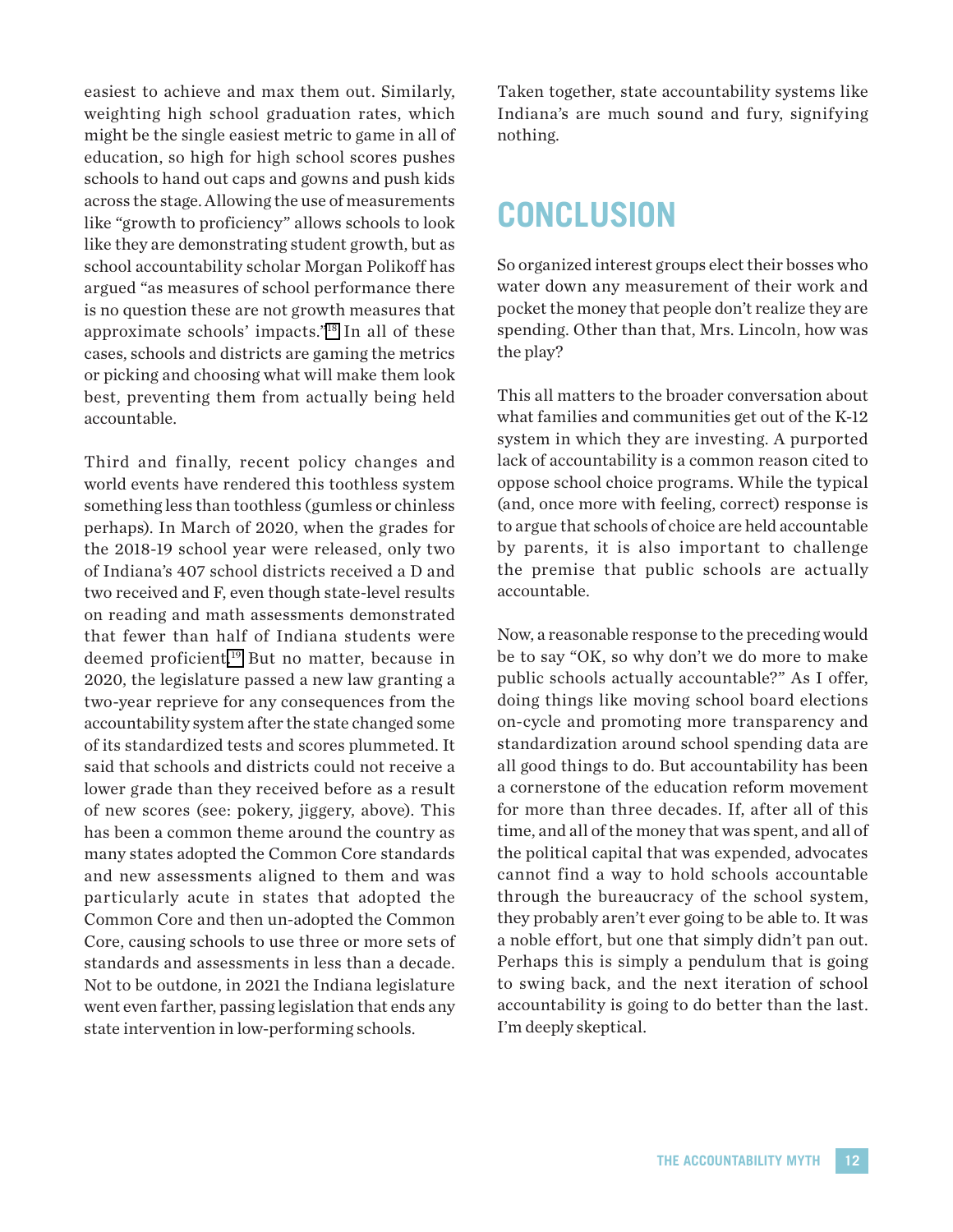Perhaps a different regime is in order. By empowering families to choose where their children attend school, we could deputize millions of parents as school accountability officers.

By allowing more families to choose the schools that their children attend, we can see real democratic accountability. These schools will be more democratically accountable because they will reflect the wishes of the polity. Schools that parents want will grow and schools that they don't won't. Rather than trying to centrally plan a school system to meet the needs of a community, decisionmaking can be driven down to the level of the individual citizens and individual families who can start schools and attend schools that reflect their wishes rather. We can have a pluralistic system for a diverse polity.

By allowing more families to choose the schools that their children attend, we can see real academic accountability. Rather than collecting test scores once a year and reporting them back several months later, parents could get next to real-time feedback from their children every day. They could see what their children are reading and review the quizzes and tests that they are taking. They could gather more fine-grained detail than any federal-, state-, or district-level accountability system ever could. They could vote with their feet, attending schools that provide a quality education (defined by what characteristics and metrics they feel are most important) and leaving schools that aren't.

And, by allowing more families to choose the schools that their children attend, we can see real financial accountability. Across the country, states are creating Education Savings Account programs that put student school funding into flexible-use spending accounts that families control and can spend across a host of academic providers. Unlike traditional public schools, they have strong incentives to care about cost, as the more cost conscious they are, the more they can purchase with their ESA funding. They can make the tradeoffs between cost and quality with better information and a stronger motivation than someone not intimately involved in the decision making.

Even if advocating for a massive increase in school choice is a bridge too far for some, no one should accept the canards of school accountability. They aren't true. They haven't been true. They aren't going to be true any time soon.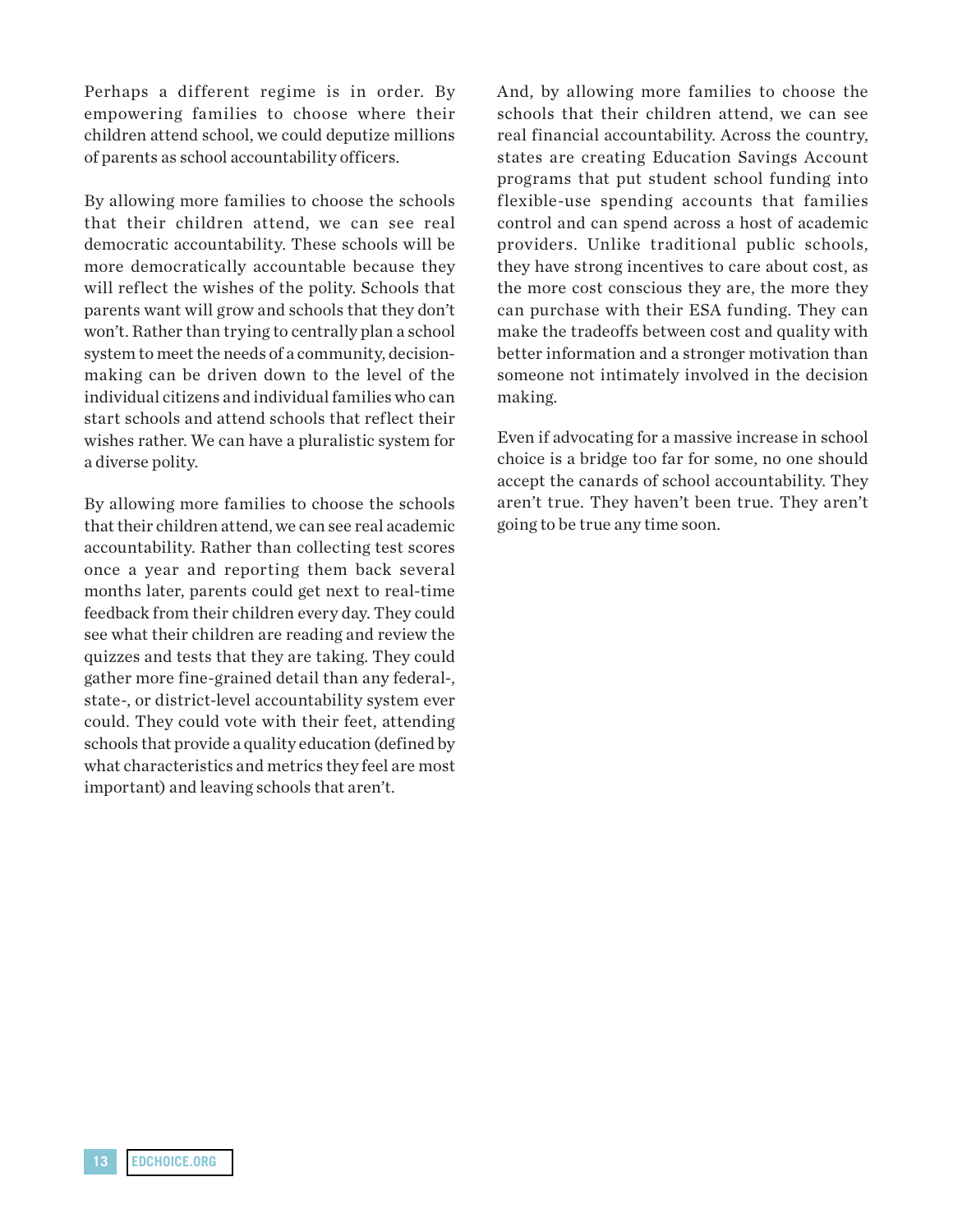#### <span id="page-15-0"></span>**NOTES**

Merriam-Webster (2021) *Accountability*, https://www. [1.](#page-2-0) merriam-webster.com/dictionary/accountability

[2.](#page-2-0) David Figlio and Susanna Loeb (2011), "School Accountability," In Eric A. Hanushek, Stephen Machin, and Ludger Woessmann, editor: Handbooks in Economics, Vol. 3, The Netherlands: North-Holland, pp. 383-421.

Abigail Thernstrom and Stephan Thernstrom (2004) [3.](#page-5-0) "No Excuses" The New York Times, https://www.nytimes. com/2004/01/04/books/chapters/no-excuses.html

[4.](#page-5-0) United States Congress, Committee on Labor and Public Welfare (1965) "Hearings, Eighty-ninth Congress, First Session, on S. 370, Parts 1-2" pg 514.

National Commission on Excellence in Education (1983), *A*  [5.](#page-5-0) *Nation At Risk*, https://www2.ed.gov/pubs/NatAtRisk/index. html

[6.](#page-6-0) Martin Carnoy and Susanna Loeb (2002) "Does External Accountability Affect Student Outcomes? A Cross-State Analysis, Educational Evaluation and Policy Analysis, Winter 2002, Vol 24. No 4, pp 305-331.

Carlson (2021) "Holding Accountability Accountable: Taking Stock of the Past 20 Years," The American Enterprise Institute, https://www.aei.org/wp-content/ uploads/2021/05/Holding-Accountability-Accountable. pdf?x91208 [7.](#page-7-0)

[8.](#page-7-0) Brian Stecher, Georges Vernez, and Paul Steinberg (2010) "Reauthorizing No Child Left Behind: Facts and Recommendations." The RAND Corporation, https://www. rand.org/pubs/monographs/MG977.html

US Census Bureau (2021) 2019 Public Elementary-[9.](#page-7-0) Secondary Education Finance Data, https://www.census. gov/data/tables/2019/econ/school-finances/secondaryeducation-finance.html

[10.](#page-7-0) Project Nickel, https://projectnickel.com/

EdChoice (2020) "K-12 Education and School Choice [11.](#page-8-0) Reforms: 2020 Schooling in America Survey," https:// www.edchoice.org/wp-content/uploads/2020/08/ K%E2%80%9312-Education-and-School-Choice-Reforms-FINAL.pdf

[12.](#page-9-0) Morning Consult and EdChoice (2021) The Public, Parents, and K-12 Education: A National Polling Project, https:// edchoice.morningconsultintelligence.com/assets/123620.pdf

[13.](#page-9-0) Department of Justice (2016) "Former St. Joseph School Superintendent Pleads Guilty to \$662,000 Fraud Scheme" https://www.justice.gov/usao-wdmo/pr/former-st-josephschool-supeintendent-pleads-guilty-662000-fraud-scheme

[14.](#page-9-0) Jason Meisner and Katherine Rosenberg-Douglas (2020) "Former CPS head Barbara Byrd-Bennett, convicted of corruption, moved from prison to Ohio halfway house." *Chicago Tribune* https://www.chicagotribune.com/ news/breaking/ct-barbara-byrd-bennett-prison-release-20200506-mxnfrofhavbabkqb75gi3abdpy-story.html

[15.](#page-10-0) Michael Hartney (2016) "Make education politics great again! Eliminate 'off-cycle' school board elections" *Brookings Institution*, https://www.brookings.edu/blog/brown-centerchalkboard/2016/02/26/make-education-politics-greatagain-eliminate-off-cycle-school-board-elections/

[16.](#page-11-0) Jenny Anderson (2013) "Curious Grade for Teachers: Nearly All Pass" *The New York Times*, https://www.nytimes. com/2013/03/31/education/curious-grade-for-teachersnearly-all-pass.html

[17.](#page-12-0) State of Indiana (2019) "State Template for the Consolidated State Plan Under the Every Student Succeeds Act," https://www2.ed.gov/admins/lead/account/stateplan17/ inconsolidatedstateplanfinal.pdf

[18.](#page-13-0) Morgan Polikoff (2017) "Let's leave the worst parts of NCLB behind" Thomas B. Fordham Institute, https:// fordhaminstitute.org/national/commentary/lets-leaveworst-parts-nclb-behind

Emma Kate Fittes (2019) "Indiana 2019 test scores drop, [19.](#page-13-0)hitting new low in first year of ILEARN," Chalkbeat Indiana, https://in.chalkbeat.org/2019/9/4/21108831/indiana-2019 test-scores-drop-hitting-new-low-in-first-year-of-ilearn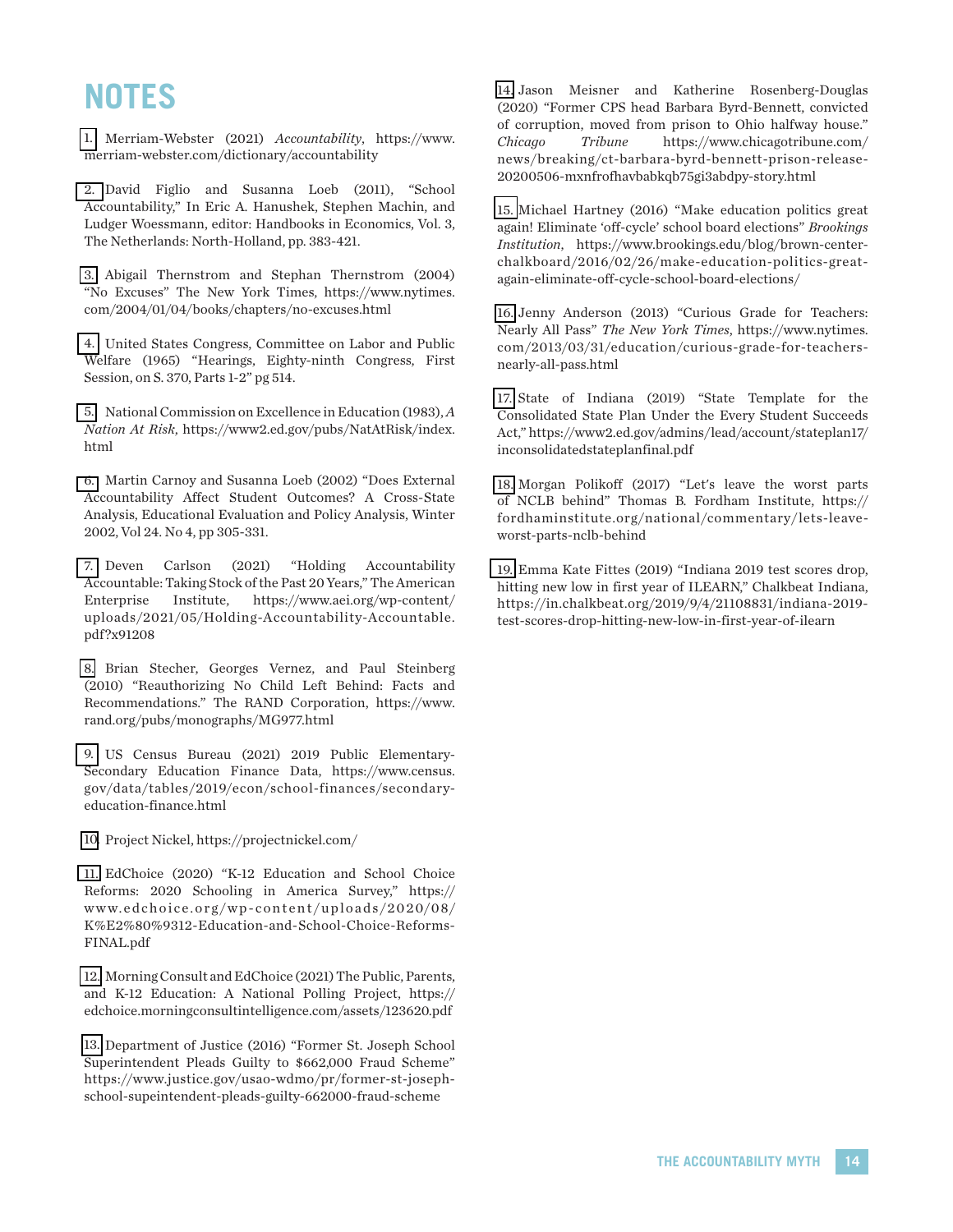## **ABOUT THE AUTHORS**



#### Michael Q. McShane , Ph.D.

Michael Q. McShane is Director of National Research at EdChoice. He is the author, editor, co-author, or co-editor eleven books on education policy, including his most recent *Hybrid Homeschooling: A Guide to the Future of Education*  (Rowman and Littlefield, 2021) He is currently an opinion contributor to Forbes, and his analyses and commentary have been published widely in the media, including in USA Today, The Washington Post, and the Wall Street Journal. He has also been featured in education-specific outlets such as Teachers College Record, Education Week, Phi Delta Kappan, and Education Next. In addition to authoring numerous white papers, McShane has had academic work published in Education Finance and Policy, The Handbook of Education Politics and Policy, and the Journal of School Choice. A former high school teacher, he earned a Ph.D. in education policy from the University of Arkansas, an M.Ed. from the University of Notre Dame, and a B.A. in English from St. Louis University.

## **ACKNOWLEDGMENTS**

The author would like to thank Susan Pendergrass, Nat Malkus, and Cara Candal for extremely helpful comments on an early draft of this paper. Thank you also to EdChoice colleagues Jason Bedrick, Robert Enlow, Paul DiPerna, and Jen Wagner for reviewing the paper, and Michael Davey for laying it out. Any and all errors are his own.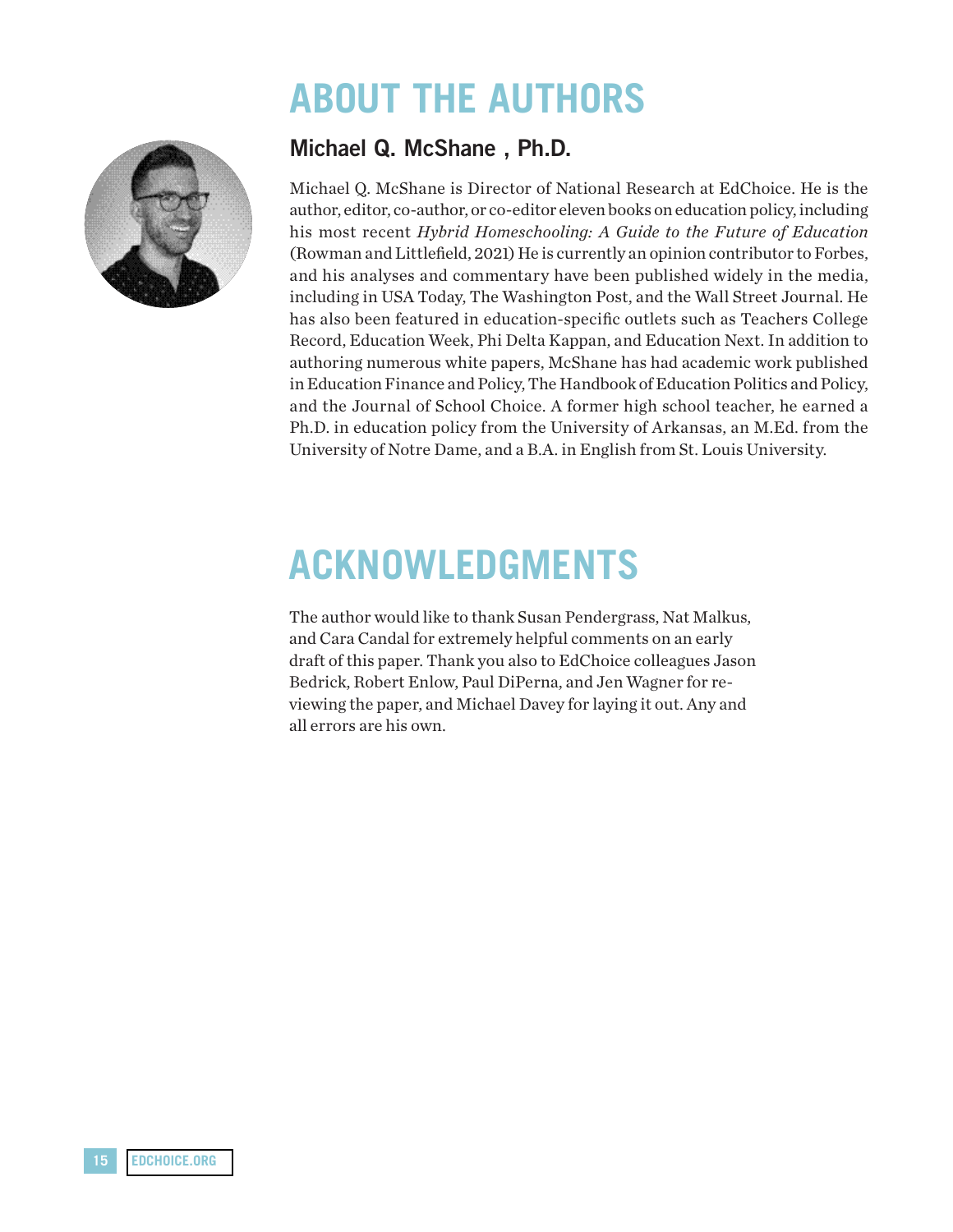## **COMMITMENT TO METHODS & TRANSPARENCY**

EdChoice is committed to research that adheres to high scientific standards, and matters of methodology and transparency are taken seriously at all levels of our organization. We are dedicated to providing high-quality information in a transparent and efficient manner.

The American Association for Public Opinion Research (AAPOR) welcomed EdChoice to its AAPOR Transparency Initiative (TI) in September of 2015. The TI is designed to acknowledge those organizations that pledge to practice transparency in their reporting of survey-based research findings and abide by AAPOR's disclosure standards as stated in the Code of Professional Ethics and Practices.

All individuals have opinions, and many organizations (like our own) have specific missions or philosophical orientations. Scientific methods, if used correctly and followed closely in well-designed studies, should neutralize these opinions and orientations. Research rules and methods minimize bias. We believe rigorous procedural rules of science prevent a researcher's motives, and an organization's particular orientation, from pre-determining results.

If research adheres to proper scientific and methodological standards, its findings can be relied upon no matter who has conducted it. If rules and methods are neither specified nor followed, then the biases of the researcher or an organization may become relevant, because a lack of rigor opens the door for those biases to affect the results.

The authors welcomes any and all questions related to methods and findings.